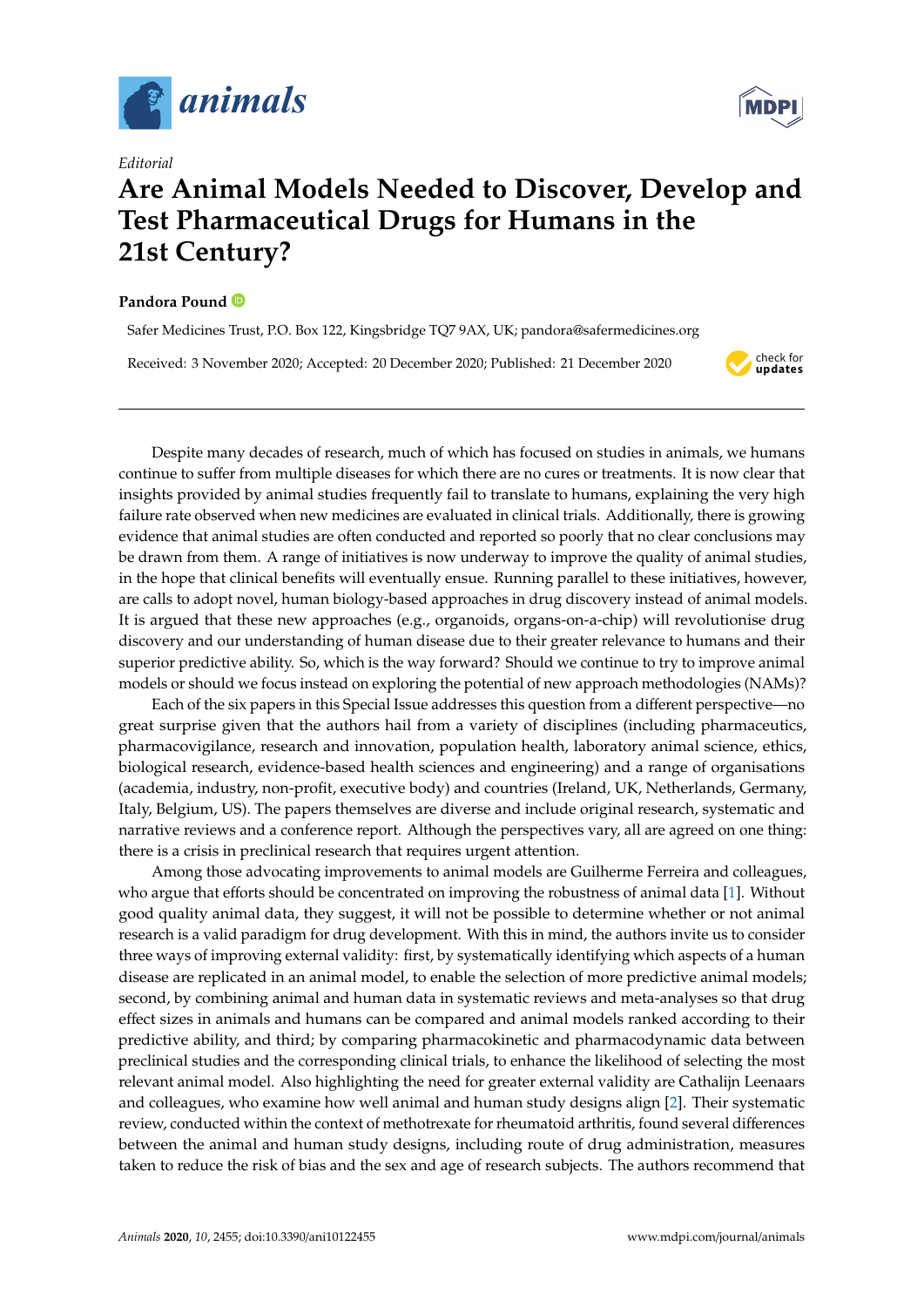scientists performing animal and human studies adapt their designs to minimise misalignment and improve external validity, suggesting that this will eventually increase clinical translation.

Taking a different perspective, Francesca Pistollato and colleagues note that despite generous funding for research into Alzheimer's disease (AD) and cancer over the last two decades—much of it involving animals—the failure rate in drug development remains 97% for cancer and 99% for AD, with patients and families continuing to suffer [\[3\]](#page-4-2).They argue the case for monitoring the impact of biomedical research funding and note that the European Commission is currently taking steps to identify which scientific methods and research approaches underpin advances, potentially enabling the redistribution of resources if necessary. Lindsay Marshall and colleagues also observe that increased funding for cancer research has failed to translate into significant impacts for patients. They examine funding in relation to two specific types of cancer research: patient-derived xenografts (PDX), which involve injecting human tumour biopsies into animals, and patient-derived organoids (PDO), which use patient tumour samples to create in vitro models [\[4\]](#page-4-3). Focusing on breast, lung and colorectal cancers, the authors found that PDX is currently the preferred approach, receiving more funding and being associated with more publications and clinical trials than PDO models. However, they reveal a trend towards a gradual increase in funding for new PDO projects and the number of publications associated with PDO models, suggesting a shift towards human-relevant approaches within cancer research.

Human-relevant approaches are of interest to Dania Movia and Adriele Prina-Mello, who explore them in the context of orally inhaled drugs (OIDs) which are used to treat respiratory and other diseases [\[5\]](#page-4-4). Movia and Prina-Mello suggest that while the limitations of existing preclinical animal and in vitro models contribute to poor clinical translation in the field of OIDs, cell-based NAMs such as Air-Liquid Interface cell cultures, lung organoids and lungs-on-a-chip show exciting potential. Lungs-on-a-chip can be used across the board, they note, from basic research through toxicity testing to drug discovery. In the context of COVID-19, they suggest that lungs-on-a-chip enable modelling of the human response to lung infection by the influenza virus, or by viral pseudo particles expressing the spike protein of SARS-CoV-2, and allow the effects of existing and novel therapeutics to be explored. While not shying away from the limitations of NAMs, the authors argue that they are potentially more predictive of human outcomes and may save money by enabling compounds to fail earlier in the development process. They recommend that efforts are focused on validating NAMs for regulatory acceptance.

The final paper, by Merel Ritskes-Hoitinga and colleagues, is a report of an international conference held in the Netherlands in November 2019 [\[6\]](#page-4-5). The conference brought together speakers from epidemiology, sociology, animal research, ethics, industry and education to explore key questions about the scientific validity of preclinical animal models and to ask whether reliable translation from animals to humans will ever be possible. As the authors note, while some speakers believed this to be likely given sufficient effort, others felt that the low translational success of the animal model paradigm warranted serious discussion about its future. There was acknowledgement of an increasing emphasis on NAMs as well as a growing concern about the moral status of laboratory animals. In addition to recommending optimisation of the methodology and design of animal experiments, the authors advocate a greater role for patients in research (particularly in terms of determining the research agenda), collaboration between preclinical and clinical stakeholders, more focus on prevention and greater consideration of the potential of NAMs.

These six papers illustrate the existence of two separate movements within the scientific world at present—one to "improve animal research" and the other to "promote NAMs". Each has its own particular challenges. The "improve animal research" movement faces two key problems. First, there is a lack of evidence that improvements in the quality of preclinical animal studies will actually improve clinical translation. For example, the STAIR recommendations, launched over twenty years ago to improve animal study design in the field of stroke, have failed to improve clinical translation [\[7\]](#page-4-6). In the same field, a neuroprotective drug developed according to the best preclinical and clinical guidelines failed to benefit humans despite being successful in animals [\[8\]](#page-4-7). Similarly, a recent hypothesis that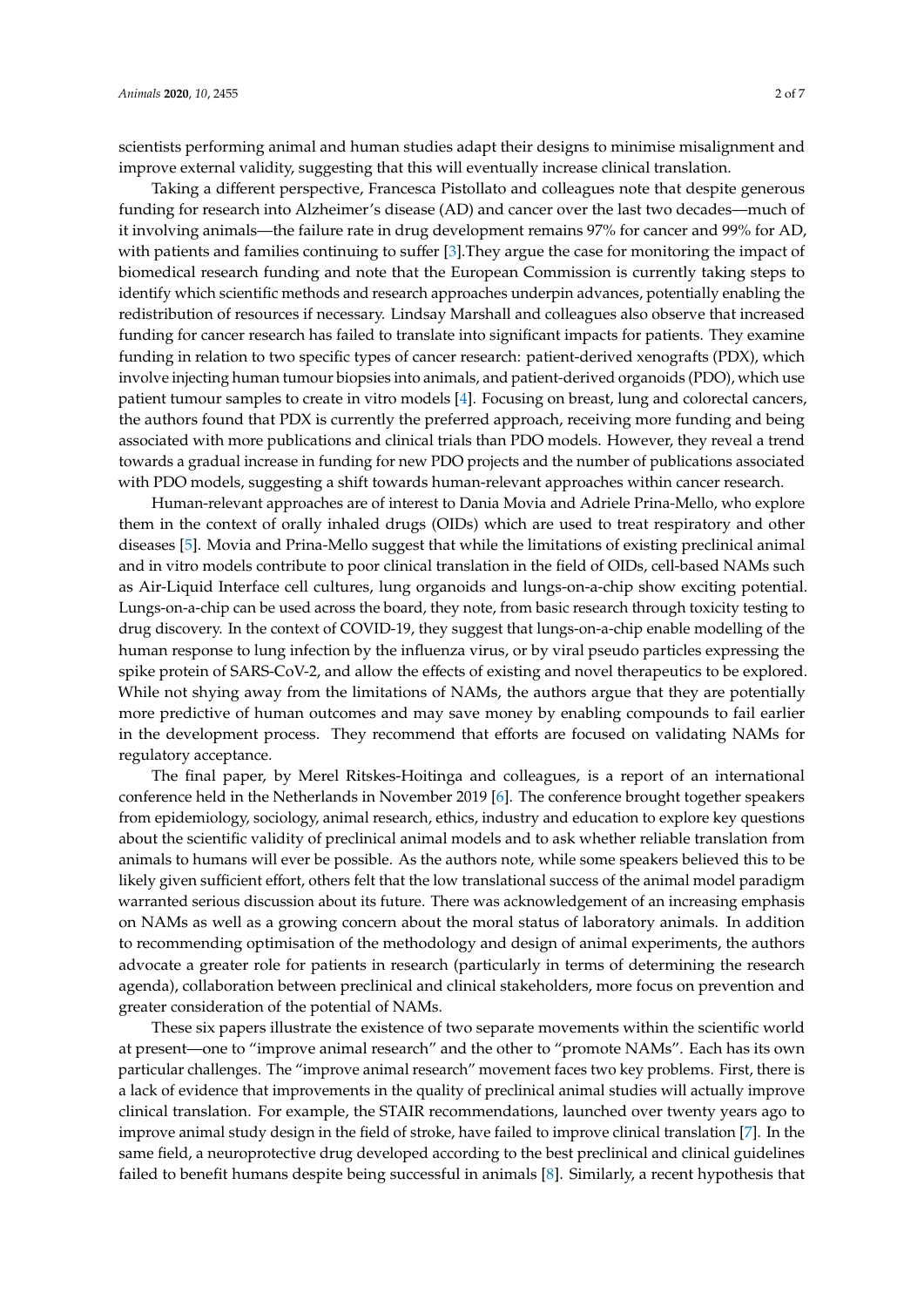animal toxicology studies, because they follow Good Laboratory Practice guidelines [\[9\]](#page-4-8), would be more predictive when compared with efficacy studies and pharmacokinetic–pharmacodynamic studies using animals, was not confirmed [\[10\]](#page-4-9). The second major stumbling block is that even if animal studies were conducted and reported perfectly, species differences would still render the extrapolation of findings from animals to humans unreliable, even in the event that the most 'appropriate' animal model is selected. The consequences exerted by subtle differences between the species are an important but neglected aspect of external validity and have potential to significantly compromise clinical translation [\[11–](#page-4-10)[15\]](#page-4-11).

On the other hand, the "promote NAMs" movement is not without its problems. As Movia and Prina-Mello point out in this issue, many in vitro assays use transformed cell lines that may differ from their primary counterpart in terms of gene and protein expression [\[5\]](#page-4-4). Furthermore, in vitro studies are vulnerable to many of the same problems of experimental design as animal studies [\[16\]](#page-5-0), and there is a need for greater standardization in cell culture (e.g., cell media, cell types, culture conditions, protocols used) in order to increase reproducibility [\[17\]](#page-5-1). Improved reporting is also necessary [\[18\]](#page-5-2). Other challenges include in vitro to in vivo extrapolation, obtaining data on ADME (absorption, distribution, metabolism and excretion) in the context of new compounds or administration routes [\[19\]](#page-5-3), and data interpretation; many computational methods are somewhat "black box", making it difficult to know which parameters and thresholds have been applied to reach the conclusions.

As noted above, the two movements have emerged in response to a crisis brought about by poor quality preclinical research and disappointing clinical translation rates. Failure to translate is clearly a significant anomaly for preclinical research. Writing in the 1960s, philosopher of science Thomas Kuhn observed that when confronted with anomalies within a paradigm, scientists tend not to renounce that paradigm but attempt to modify their theory in order to eliminate any conflict [\[20\]](#page-5-4). The "improve animal research" movement can be understood within this context, as an attempt to resolve the anomalies and make the paradigm work. As long as anomalies are regarded as superficial, argues Kuhn, there will be no revolution; an anomaly has to reveal real inadequacy in a paradigm to provoke radical change. The poor quality of animal research appears to be regarded as a relatively superficial issue that can be resolved, allowing the paradigm to continue. However, species differences present an altogether more challenging problem for the paradigm since these are insurmountable and will continue to make prediction from animals to humans unreliable [\[21\]](#page-5-5). The use of "humanised" (i.e., genetically modified) animals was an attempt to resolve this anomaly but failed to improve either the predictive ability of animal models or their clinical translation [\[22\]](#page-5-6). Despite this, the problem of species differences has not yet been widely recognised as a serious anomaly—possibly because all attention is currently focused on the research quality issue. It seems unlikely, however, that there will be any radical change in paradigm until the significance of species difference is acknowledged.

Although the animal model paradigm is holding on then, it does not appear to be in good health. Another philosopher of science, Imre Lakatos, observed that a research programme in decline is unable to increase its predictive power or successfully extend itself to new cases; its only changes relate to existing problems and so it falls behind as it attempts to deal with anomalies [\[23\]](#page-5-7). It could be argued that all these features are true of the animal research paradigm. Nevertheless, Kuhn argued that even if a paradigm has gone badly astray, it will only be declared invalid if an alternate paradigm is available to take its place. Certainly, NAMs claim to be able to replace animal models. According to Kuhn, if they are to be successful, NAMs will need to solve one or more of the problems that prompted the crisis in the old paradigm—in this case lack of predictivity to humans. Kuhn also suggests that "particularly persuasive arguments can be developed if the new paradigm permits the prediction of phenomena that had been entirely unsuspected while the old one prevailed." (p153) Having said that, however, he observes that the process of paradigm change is rarely accomplished on the basis of rational argument or evidence alone. Speaking of scientists from different paradigms, he writes: "Though each may hope to convert the other to his way of seeing his science and its problems, neither may hope to prove his case. The competition between paradigms is not the sort of battle that can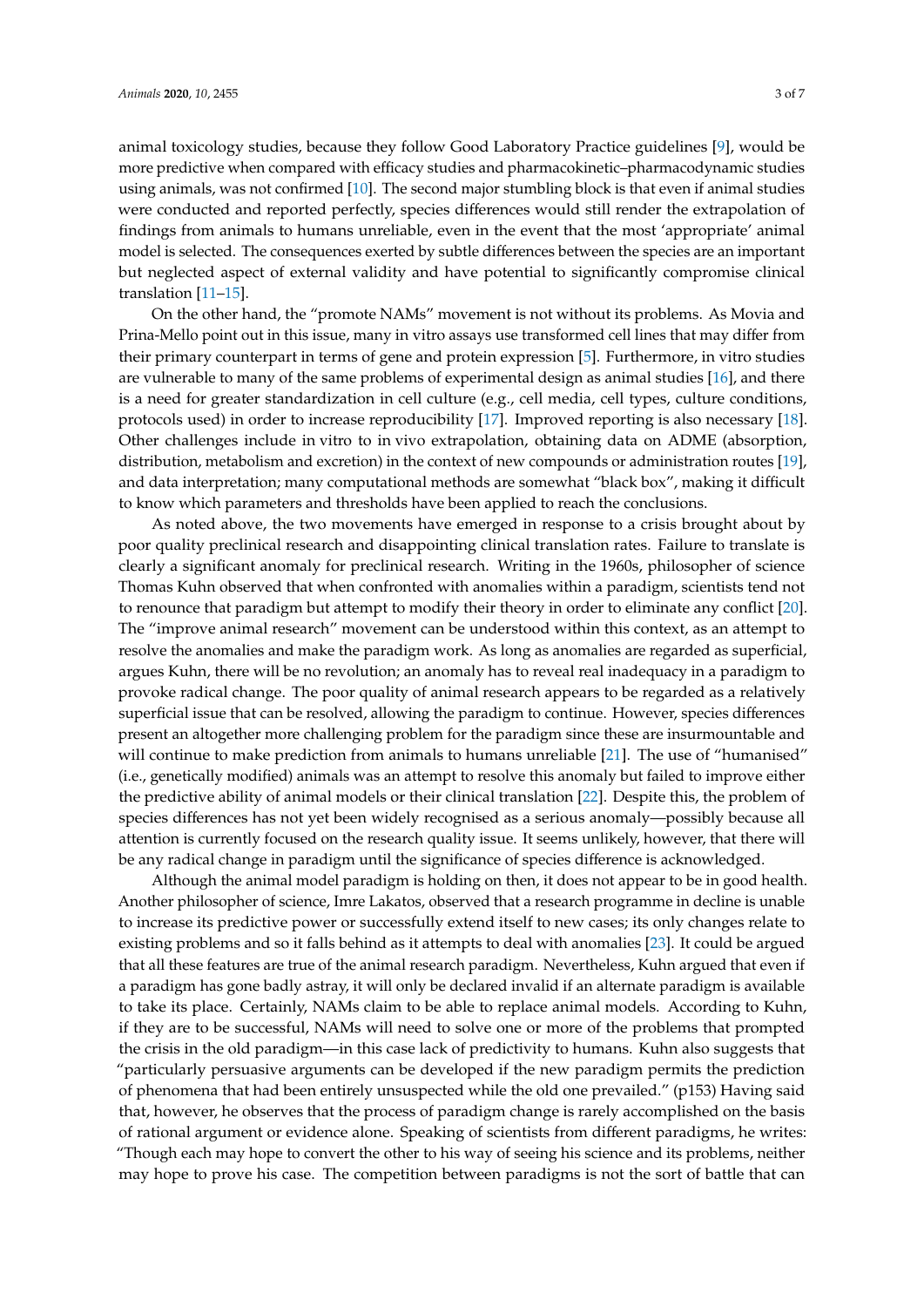be resolved by proofs.' (p. 147) This is partly because, using different language, definitions and standards and often disagreeing about which issues need to be resolved, proponents of competing paradigms find it difficult to communicate with each other. As Kuhn put it, they "practice their trades in different worlds". (p. 149) Rather than being persuaded by the objective benefits of an alternative paradigm, scientists have to undergo something akin to a "conversion", suggests Kuhn. He notes that such conversions cannot be forced and that what usually happens is a gradual shift in professional allegiance, until only a few "elderly hold-outs" remain.

Kuhn did not believe that scientists should drop a paradigm every time problems arise; he recognised that ideas need time and protection to develop, and that too much willingness to revise basic beliefs could make science chaotic. Nevertheless, he felt it reasonable to ask how long a research programme should be given to prove itself. Lakatos suggests it may be acceptable to protect a struggling research programme for a while, in case it recovers, but cautions that this is a high-risk strategy [\[23\]](#page-5-7). Where there is doubt, suggests Larry Laudan (another philosopher of science), it is rational to pursue the research tradition that has the highest level of problem-solving power [\[24\]](#page-5-8). In the context of preclinical research, this would be the tradition with the highest likelihood of benefiting humans. The question of which tradition this might be is, of course, highly contested. Those in favour of animal research point to the ability of animals to provide an intact in vivo system for developing and testing drugs, relating examples of the ways in which animals have benefited humans in the past. Those in favour of NAMs highlight the limitations of animal models and point to the predictive power of human relevant methodologies. Animal models carry the weight of tradition, custom and practice. NAMs promise the future and the opportunity to transform drug discovery. In addition to problem-solving power, however, there are further criteria that might be considered when choosing between competing paradigms.

First, it might be worth reflecting on which paradigm has the ethical advantage. Experiments on animals have always been challenged on ethical grounds; indeed, while the French physiologist Claude Bernard was busy establishing vivisection as part of the scientific method in the 19th century, his wife Marie-Francoise was working alongside a newly established animal protection society to oppose the practice [\[25\]](#page-5-9). A proportion of the public has always opposed animal research on ethical ground and this proportion has recently increased; in the US, 52% of the public now opposes the use of animals in scientific research [\[26\]](#page-5-10), in EU member states 66% of adults agree that the EU should immediately end all animal testing [\[27\]](#page-5-11), and in the UK 38% of the public believe that animals should not be used in any scientific research because of the importance they place on animal welfare [\[28\]](#page-5-12). There is also growing recognition of animal sentience, both generally and within the law [\[29\]](#page-5-13). The use of NAMs also raises ethical issues, although these appear to be fewer and relatively easy to resolve, for example there may be ethical issues around tissue donation and consent for use in organ-on-chip models or around the use of patients' cells for personalised medicines.

Further criteria for choosing between paradigms might include the speed each takes to achieve its goal, which in this case is clinical translation. In the case of animal research, if the quality of animal studies has first to be improved, a delay of many decades seems likely. NAMs also have to be robust of course, but their advantage lies in their direct relevance to humans, meaning that no uncertainty or delay is introduced due to species differences. NAMs could therefore be put to the test much more quickly. Nevertheless, there are still many obstacles to their adoption, including regulatory hurdles, lack of familiarity and a dearth of funding—all of which create delay. Financial cost is another criterion. Under the present system, the average cost of developing a successful new drug is estimated to be \$2.6 billion [\[30\]](#page-5-14), with each new drug taking up to 10 years to develop [\[31\]](#page-5-15). NAMs, on the other hand, appear to have potential to reduce costs. It has been estimated, for example, that organ-on-a-chip technologies alone could save between 10–26% in research and development costs per drug [\[32\]](#page-5-16).

In some countries, the animal research paradigm appears to be going strong. In others, there are signs of movement towards NAMs. Here in the UK, the government's innovation agency has stated that animal studies could be replaced by NAMs for drug efficacy and safety testing [\[33\]](#page-5-17), while the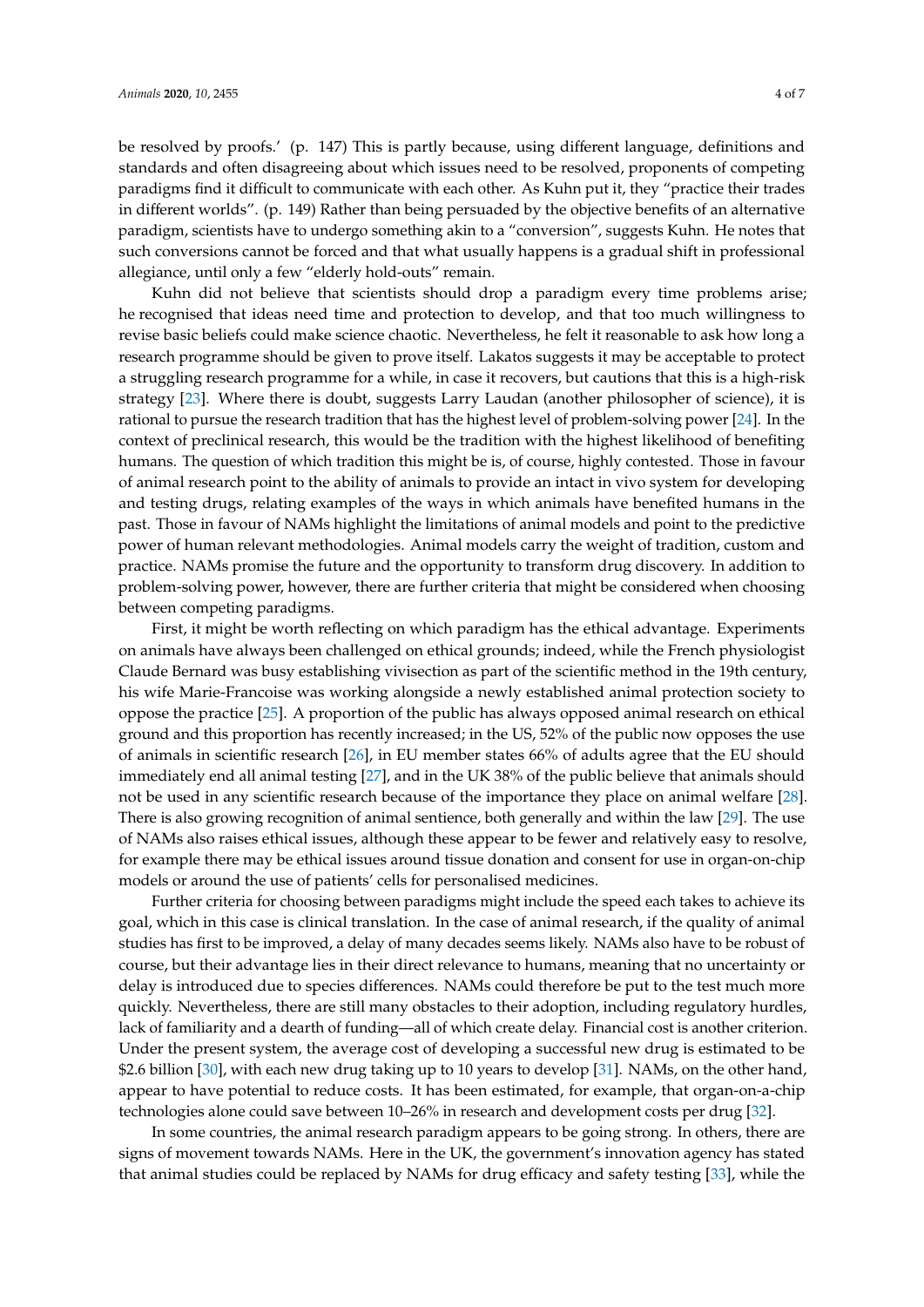UK's Medicines Discovery Catapult has called for the process of drug discovery to be "retooled' with non-animal, human-relevant technologies [\[34\]](#page-5-18). Elsewhere, the Dutch government aims to be a frontrunner in NAMs and has set a 2025 deadline for phasing out the use of animals in the regulatory safety testing of medicines and chemicals [\[35\]](#page-5-19). In the US millions of dollars are being invested in NAMs, with the US Food and Drug Administration and the US Environmental Protection Agency (EPA) working together to support and progress NAMs at the highest levels. The US is hosting a world summit on organs-on-a-chip in 2021 and the EPA has recently committed to reducing by 30% the use of mammals in chemical testing by 2025 and to ending their use by 2035, as well as promoting and developing NAMs [\[36\]](#page-6-0). The saying goes that when the US sneezes, the rest of the world catches a cold. Whether this happens in relation to NAMs, only time will tell.

**Funding:** This research received no external funding.

**Acknowledgments:** Many thanks to Jan Turner and Kathy Archibald for their helpful comments on an earlier version of this paper.

**Conflicts of Interest:** The author declares no conflict of interest.

## **References**

- <span id="page-4-0"></span>1. Ferreira, G.S.; Veening-Griffioen, D.H.; Boon, W.P.C.; Moors, E.H.M.; van Meer, P.J.K. Levelling the translational gap for animal to human efficacy data. *Animals* **2020**, *10*, 1199. [\[CrossRef\]](http://dx.doi.org/10.3390/ani10071199) [\[PubMed\]](http://www.ncbi.nlm.nih.gov/pubmed/32679706)
- <span id="page-4-1"></span>2. Leenaars, C.; Stafleu, F.; de Jong, D.; van Berlo, M.; Geurts, T.; Coenen-De Roo, T.; Prins, J.-B.; Kempkes, R.; Elzinga, J.; Bleich, A.; et al. A systematic review comparing experimental design of animal and human methotrexate efficacy studies for rheumatoid arthritis: Lessons for the translational value of animal studies. *Animals* **2020**, *10*, 1047. [\[CrossRef\]](http://dx.doi.org/10.3390/ani10061047) [\[PubMed\]](http://www.ncbi.nlm.nih.gov/pubmed/32560528)
- <span id="page-4-2"></span>3. Pistollato, F.; Bernasconi, C.; McCarthy, J.; Campia, I.; Desaintes, C.; Wittwehr, C.; Deceuninck, P.; Whelann, M. Alzheimer's Disease, and Breast and Prostate Cancer Research: Translational Failures and the Importance to Monitor Outputs and Impact of Funded Research. *Animals* **2020**, *10*, 1194. [\[CrossRef\]](http://dx.doi.org/10.3390/ani10071194) [\[PubMed\]](http://www.ncbi.nlm.nih.gov/pubmed/32674379)
- <span id="page-4-3"></span>4. Marshall, L.J.; Triunfol, M.; Seidle, T. Patient-Derived Xenograft vs. Organoids: A Preliminary Analysis of Cancer Research Output, Funding and Human Health Impact in 2014–2019. *Animals* **2020**, *10*, 1923. [\[CrossRef\]](http://dx.doi.org/10.3390/ani10101923)
- <span id="page-4-4"></span>5. Movia, D.; Prina-Mello, A. Preclinical development of orally inhaled drugs (Oids)—Are animal models predictive or shall we move towards in vitro non-animal models? *Animals* **2020**, *10*, 1259. [\[CrossRef\]](http://dx.doi.org/10.3390/ani10081259)
- <span id="page-4-5"></span>6. Ritskes-Hoitinga, M.; Leenaars, C.; Beumer, W.; Roo, T.; Stafleu, F.; Meijboom, F.L.B. Improving translation by identifying evidence for more human-relevant preclinical strategies. *Animals* **2020**, *10*, 1170. [\[CrossRef\]](http://dx.doi.org/10.3390/ani10071170)
- <span id="page-4-6"></span>7. Fisher, M.; Feuerstein, G.; Howells, D.W.; Hurn, P.D.; Kent, T.A.; Savitz, S.I.; Lo, E.H. Update of the Stroke Therapy Academic Industry Roundtable Preclinical Recommendations. *Stroke* **2009**, *40*, 2244–2250. [\[CrossRef\]](http://dx.doi.org/10.1161/STROKEAHA.108.541128)
- <span id="page-4-7"></span>8. Savitz, S.I.; Fisher, M. Future of neuroprotection for acute stroke: In the aftermath of the SAINT trials. *Ann. Neurol.* **2007**, *61*, 396–402. [\[CrossRef\]](http://dx.doi.org/10.1002/ana.21127)
- <span id="page-4-8"></span>9. Van den Bogaard, A.E.J.M.; Fosse, R.T.; ten Berg, R.G.M.; Strik, J.T.W.A. *Oranisation and Management of Animal Experiments*; van Zutphen, L.F.M., Baumans, V., Beynen, A.C., Eds.; Elsevier: London, UK, 2001.
- <span id="page-4-9"></span>10. Leenaars, C.H.C.; Kouwenaar, C.; Stafleu, F.R.; Bleich, A.; Ritskes-Hoitinga, M.; De Vries, R.B.M.; Meijboom, F.L.B. Animal to human translation: A systematic scoping review of reported concordance rates. *J. Transl. Med.* **2019**, *17*, 223. [\[CrossRef\]](http://dx.doi.org/10.1186/s12967-019-1976-2)
- <span id="page-4-10"></span>11. Wall, R.J.; Shani, M. Are animal models as good as we think? *Theriogenology* **2008**, *69*, 2–9. [\[CrossRef\]](http://dx.doi.org/10.1016/j.theriogenology.2007.09.030)
- 12. Preuss, T.M. Who's afraid of Homo Sapiens? *J. Biomed. Discov. Collab.* **2006**, *1*, 17. [\[CrossRef\]](http://dx.doi.org/10.1186/1747-5333-1-17) [\[PubMed\]](http://www.ncbi.nlm.nih.gov/pubmed/17134486)
- 13. Perlman, R.L. Mouse Models of Human Disease: An Evolutionary Perspective. *Evol. Med. Public Health* **2016**, *2016*, eow014. [\[CrossRef\]](http://dx.doi.org/10.1093/emph/eow014) [\[PubMed\]](http://www.ncbi.nlm.nih.gov/pubmed/27121451)
- 14. Perlman, R.L. *Evolution and Medicine*; Oxford University Press: Oxford, UK, 2013.
- <span id="page-4-11"></span>15. Lynch, V.J. Use with caution: Developmental systems divergence and potential pitfalls of animal models. *Yale J. Biol. Med.* **2009**, *82*, 53–66. [\[PubMed\]](http://www.ncbi.nlm.nih.gov/pubmed/19562005)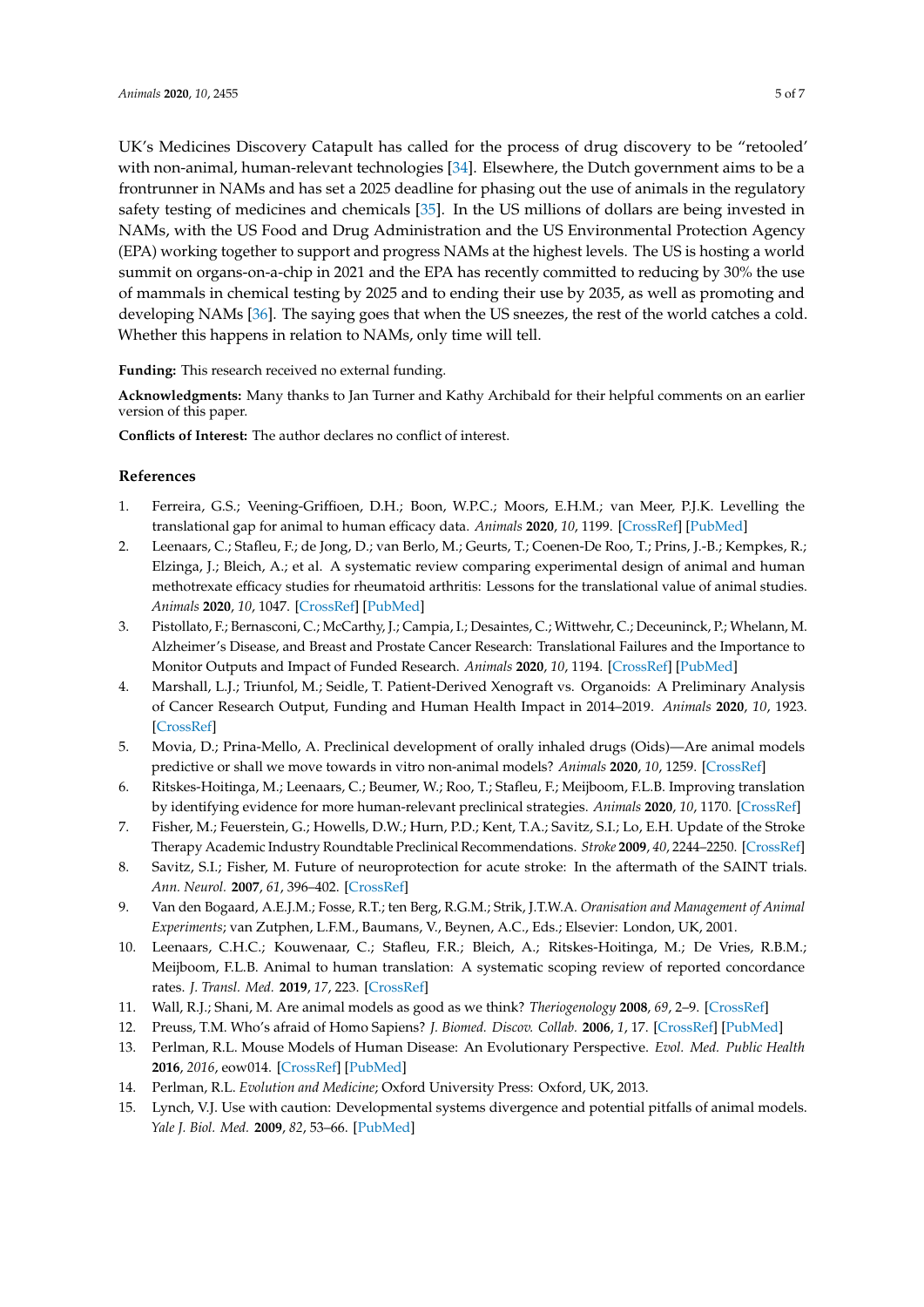- <span id="page-5-0"></span>16. Steckler, T.; Macleod, M. Drug Discovery and Preclinical Drug Development—Have Animal Studies Really Failed? *BMJ Open Sci. Blog.* **2019**. Available online: https://[blogs.bmj.com](https://blogs.bmj.com/openscience/2019/02/22/drug-discovery-and-preclinical-drug-development-have-animal-studies-really-failed/)/openscience/2019/ 02/22/[drug-discovery-and-preclinical-drug-development-have-animal-studies-really-failed](https://blogs.bmj.com/openscience/2019/02/22/drug-discovery-and-preclinical-drug-development-have-animal-studies-really-failed/)/ (accessed on 1 November 2020).
- <span id="page-5-1"></span>17. Hirsch, C.; Schildknecht, S. In vitro research reproducibility: Keeping up high standards. *Front. Pharmacol.* **2019**, *10*, 1–9. [\[CrossRef\]](http://dx.doi.org/10.3389/fphar.2019.01484) [\[PubMed\]](http://www.ncbi.nlm.nih.gov/pubmed/31920667)
- <span id="page-5-2"></span>18. Hartung, T.; de Vries, R.; Hoffmann, S.; Hogberg, H.T.; Smirnova, L.; Tsaioun, K.; Whaley, P.; Leist, M. Toward good in vitro reporting standards. *ALTEX* **2019**, *36*, 3–17. [\[CrossRef\]](http://dx.doi.org/10.14573/altex.1812191)
- <span id="page-5-3"></span>19. Viola, M.; Sequeira, J.; Seiça, R.; Veiga, F.; Serra, J.; Santos, A.C.; Ribeiro, A. Subcutaneous delivery of monoclonal antibodies: How do we get there? *J. Control. Release* **2018**, *286*, 301–314. [\[CrossRef\]](http://dx.doi.org/10.1016/j.jconrel.2018.08.001)
- <span id="page-5-4"></span>20. Kuhn, T. *The Structure of Scientific Revolutions*; University of Chicago Press: Chicago, IL, USA, 1962.
- <span id="page-5-5"></span>21. Pound, P.; Ritskes-Hoitinga, M. Is it possible to overcome issues of external validity in preclinical animal research? Why most animal models are bound to fail. *J. Transl. Med.* **2018**, *16*, 304. [\[CrossRef\]](http://dx.doi.org/10.1186/s12967-018-1678-1)
- <span id="page-5-6"></span>22. Geerts, H. Of mice and men. Bridging the translational disconnect in CNS drug discovery. *CNS Drugs* **2009**, *23*, 915–926. [\[CrossRef\]](http://dx.doi.org/10.2165/11310890-000000000-00000)
- <span id="page-5-7"></span>23. Lakatos, I. *Falsification and the Methodology of Scientific Research Programmes*; Lakatos, I., Musgrave, A., Eds.; Cambridge University Press: Cambridge, UK, 1970.
- <span id="page-5-8"></span>24. Laudan, L. *Progress and its Problems: Toward a Theory of Scientific Growth*; University of California Press: Berkeley, CA, USA, 1977.
- <span id="page-5-9"></span>25. Rudacille, D. *The Scalpel and the Butterfly*; University of California Press: Berkeley, CA, USA, 2001.
- <span id="page-5-10"></span>26. Pew Research Centre. Most Americans Accept Genetic Engineering of Animals That Benefits Human Health, but Many Oppose Other Uses. 2018. Available online: https://[www.sciencedaily.com](https://www.sciencedaily.com/releases/2018/08/180816102018.htm)/releases/2018/08/ [180816102018.htm](https://www.sciencedaily.com/releases/2018/08/180816102018.htm) (accessed on 1 November 2020).
- <span id="page-5-11"></span>27. Savanta ComRes. Cruelty Free Europe—Animal Testing in the EU: A European Wide Survey among the Public to Gauge Perceptions of Animal Testing in the EU. Savanta ComRes Website. 2020. Available online: https://comresglobal.com/polls/[cruelty-free-europe-animal-testing-in-the-eu](https://comresglobal.com/polls/cruelty-free-europe-animal-testing-in-the-eu/)/ (accessed on 26 October 2020).
- <span id="page-5-12"></span>28. Mori, I. Public Attitudes to Animal Research in 2018. Available online: https://[www.ipsos.com](https://www.ipsos.com/sites/default/files/ct/news/documents/2019-05/18-040753-01_ols_public_attitudes_to_animal_research_report_v3_191118_public.pdf)/sites/ default/files/ct/news/documents/2019-05/[18-040753-01\\_ols\\_public\\_attitudes\\_to\\_animal\\_research\\_report\\_](https://www.ipsos.com/sites/default/files/ct/news/documents/2019-05/18-040753-01_ols_public_attitudes_to_animal_research_report_v3_191118_public.pdf) v3 191118 public.pdf (accessed on 3 March 2020).
- <span id="page-5-13"></span>29. Blattner, C. The Recognition of Animal Sentience by the Law. *J. Anim. Ethics.* **2019**, *9*, 121. [\[CrossRef\]](http://dx.doi.org/10.5406/janimalethics.9.2.0121)
- <span id="page-5-14"></span>30. DiMasi, J.A.; Grabowski, H.G.; Hansen, R.W. Innovation in the pharmaceutical industry: New estimates of R&D costs. *J. Health Econ.* **2016**, *47*, 20–33. [\[PubMed\]](http://www.ncbi.nlm.nih.gov/pubmed/26928437)
- <span id="page-5-15"></span>31. Alliance for Human Relevant Science. Accelerating the Growth of Human Relevant Life Sciences in the United Kingdom. A White Paper by the Alliance for Human Relevant Science. Available online: https//www.humanrelevantscience.org/wp-content/uploads/[Accelerating-the-Growth-of-Human-](https//www.humanrelevantscience.org/wp-content/uploads/Accelerating-the-Growth-of-Human-Relevant-Sciences-in-the-UK_2020-final.pdf)[Relevant-Sciences-in-the-UK\\_2020-final.pdf](https//www.humanrelevantscience.org/wp-content/uploads/Accelerating-the-Growth-of-Human-Relevant-Sciences-in-the-UK_2020-final.pdf) (accessed on 27 March 2020).
- <span id="page-5-16"></span>32. Franzen, N.; van Harten, W.H.; Retèl, V.P.; Loskill, P.; van den Eijnden-van Raaij, J.; IJzerman, M. Impact of organ-on-a-chip technology on pharmaceutical R&D costs. *Drug Discov. Today* **2019**, *24*, 1720–1724. [\[PubMed\]](http://www.ncbi.nlm.nih.gov/pubmed/31185290)
- <span id="page-5-17"></span>33. Innovate UK. A Non-Animal Technologies Roadmap for the UK: Advancing Predictive Biology. Available online: https://[assets.publishing.service.gov.uk](https://assets.publishing.service.gov.uk/government/uploads/system/uploads/attachment_data/file/474558/Roadmap_NonAnimalTech_final_09Nov2015.pdf)/government/uploads/system/uploads/attachment\_data/file/ 474558/[Roadmap\\_NonAnimalTech\\_final\\_09Nov2015.pdf](https://assets.publishing.service.gov.uk/government/uploads/system/uploads/attachment_data/file/474558/Roadmap_NonAnimalTech_final_09Nov2015.pdf) (accessed on 3 March 2020).
- <span id="page-5-18"></span>34. BioIndustry Association and Medicines Discovery Catapult. State of the Discovery Nation 2018 and the role of the Medicines Discovery Catapult. Available online: https//[md.catapult.org.uk](https//md.catapult.org.uk/FlipBuilder/mobile/index.html)/FlipBuilder/mobile/index. [html](https//md.catapult.org.uk/FlipBuilder/mobile/index.html) (accessed on 24 March 2020).
- <span id="page-5-19"></span>35. Transitie Proefdiervrije Innovatie (Transition to Animal Free Innovation). Increasing the Pace of Animal-Free Innovation. Available online: https://[www.transitieproefdiervrijeinnovatie.nl](https://www.transitieproefdiervrijeinnovatie.nl/english/tpi%E2%80%99s-aim)/english/tpi%E2%80%99s-aim (accessed on 14 April 2020).